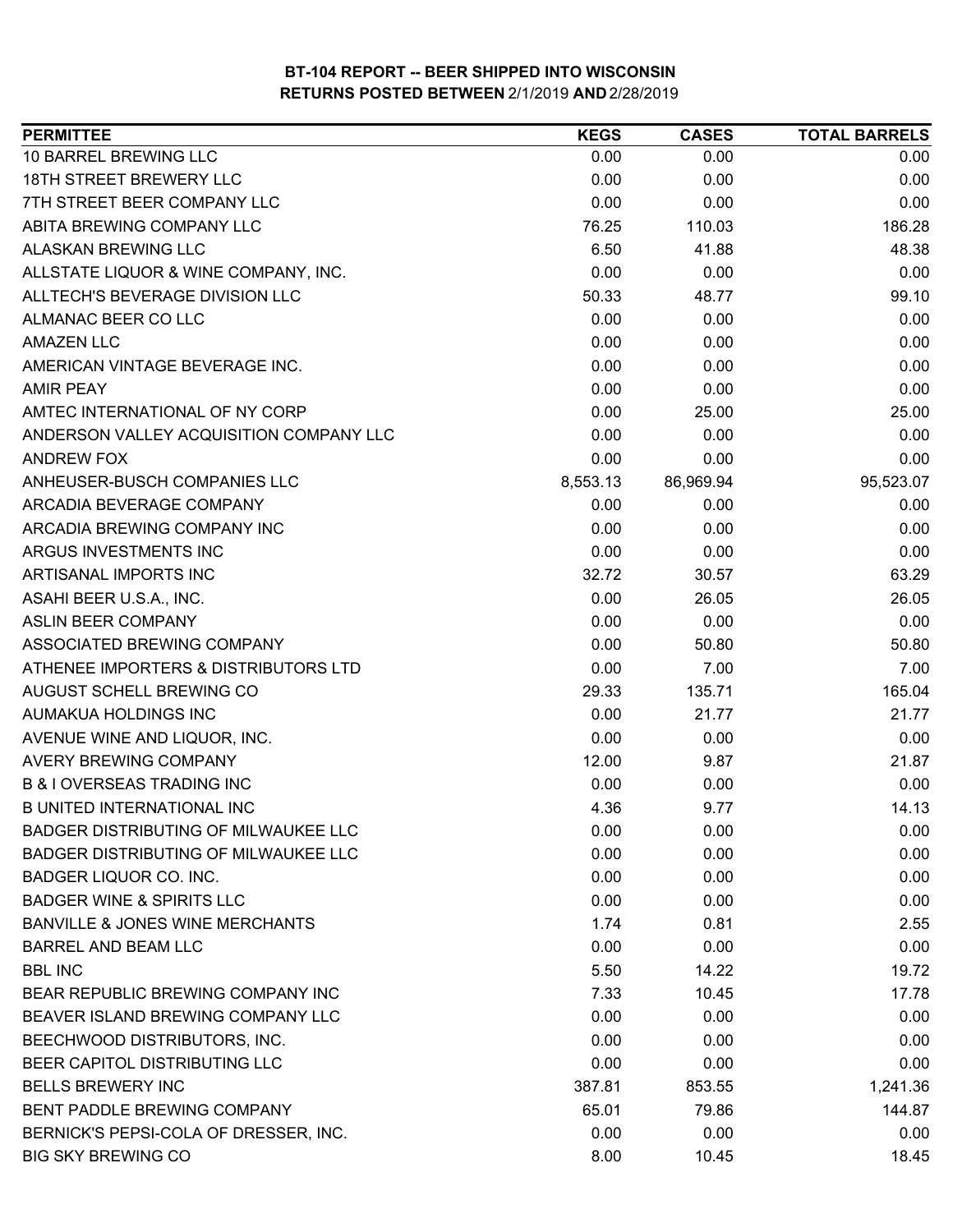| BILL'S DISTRIBUTING, LTD.<br>0.00<br>0.00<br>0.00<br><b>BINDING BRAUEREI USA INC</b><br>63.89<br>15.34<br>48.55<br><b>BLACK LIST BEER LLC</b><br>1.67<br>19.68<br>21.35<br><b>BLACKROCKS BREWERY LLC</b><br>6.50<br>4.50<br>11.00<br>6.83<br>BLUE BLOOD BREWING COMPANY, INC<br>2.04<br>8.87<br>BLUE POINT BREWING COMPANY INC<br>0.00<br>0.00<br>0.00<br><b>BOULDER BEER INC</b><br>45.00<br>33.60<br>78.60<br>BRAU BROTHERS BREWING COMPANY, LLC<br>0.00<br>0.00<br>0.00<br>0.00<br>BREAKTHRU BEVERAGE GROUP LLC<br>0.00<br>0.00<br>BREAKTHRU BEVERAGE GROUP LLC<br>0.00<br>0.00<br>0.00<br>BRECKENRIDGE BREWERY LLC<br>0.00<br>0.00<br>0.00<br><b>BRIAN EWING</b><br>8.65<br>50.21<br>58.86<br>0.00<br>121.73<br>121.73<br>BROWN-FORMAN CORPORATION<br><b>BUFFALO CREEK BREWING LLC</b><br>0.00<br>0.00<br>0.00<br>BUR OAK BREWING COMPANY LLC<br>0.00<br>0.00<br>0.00<br><b>BURNING BROTHERS BREWING LLC</b><br>0.00<br>0.00<br>0.00<br>0.00<br>C HAVEN IMPORTS LLC<br>0.00<br>0.00<br>0.00<br>C.J.W., INC.<br>0.00<br>0.00<br>CANAL STREET BREWING CO LLC<br>187.00<br>660.72<br>847.72<br>0.00<br>0.00<br>CAPITOL-HUSTING COMPANY, INC.<br>0.00<br>CARRIAGE HOUSE IMPORTS, LTD.<br>0.00<br>9.09<br>9.09<br>CASCADE BREWING COMPANY LLC<br>0.00<br>0.00<br>0.00<br>CENTRAL BEER IMPORT & EXPORT INC<br>0.00<br>0.00<br>0.00<br><b>CHAD YAKOBSON</b><br>4.21<br>12.66<br>8.45<br>CHAS A BERNICK INC<br>17.42<br>15.56<br>32.98<br>CHAS A BERNICK INC<br>0.00<br>0.00<br>0.00<br>CHAS A BERNICK INC<br>0.00<br>0.00<br>0.00<br>CHATHAM IMPORTS INC<br>0.00<br>0.00<br>0.00<br>CHICAGO BREW WERKS INC<br>0.00<br>0.00<br>0.00<br><b>CHRIS MICHNER</b><br>17.17<br>30.48<br>47.65<br>0.00<br><b>CHRISTIAN P SCHAEFER</b><br>23.23<br>23.23<br><b>CIGAR CITY BREWING LLC</b><br>23.34<br>43.55<br>66.89<br>CITY BREWING COMPANY, LLC<br>0.00<br>0.00<br>0.00<br><b>CLASSIC BREWING COMPANY</b><br>0.00<br>0.00<br>0.00<br>0.00<br>COLD SPRING BREWING COMPANY<br>0.00<br>0.00<br><b>COMEBACK BREWING INC</b><br>0.00<br>0.00<br>0.00<br>CORONADO BREWING COMPANY INC<br>10.53<br>23.08<br>12.55<br><b>CRACOVIA BRANDS INC</b><br>0.00<br>0.00<br>0.00<br>CRAFT BREW ALLIANCE INC<br>0.00<br>0.00<br>0.00<br><b>CRAFT IMPORTS LLC</b><br>0.00<br>0.00<br>0.00<br><b>CRAFT REVOLUTION LLC</b><br>13.50<br>22.13<br>35.63<br><b>CROWN IMPORTS LLC</b><br>0.00<br>6,779.68<br>6,779.68<br>CRYSTAL LAKE BEER COMPANY<br>0.00<br>0.00<br>0.00<br><b>CUSTOM CALIFORNIA CRAFT BEER LLC</b><br>0.00<br>0.00<br>0.00 | <b>PERMITTEE</b>      | <b>KEGS</b> | <b>CASES</b> | <b>TOTAL BARRELS</b> |
|------------------------------------------------------------------------------------------------------------------------------------------------------------------------------------------------------------------------------------------------------------------------------------------------------------------------------------------------------------------------------------------------------------------------------------------------------------------------------------------------------------------------------------------------------------------------------------------------------------------------------------------------------------------------------------------------------------------------------------------------------------------------------------------------------------------------------------------------------------------------------------------------------------------------------------------------------------------------------------------------------------------------------------------------------------------------------------------------------------------------------------------------------------------------------------------------------------------------------------------------------------------------------------------------------------------------------------------------------------------------------------------------------------------------------------------------------------------------------------------------------------------------------------------------------------------------------------------------------------------------------------------------------------------------------------------------------------------------------------------------------------------------------------------------------------------------------------------------------------------------------------------------------------------------------------------------------------------------------------------------------------------------------------------------------------------------------------------------------------------------------------------------------------------------------------------------------------------------------------------------------------------------------------------------------------------------------------------------------------------------------------------------------------------------------------------------------------------------------------------------------------|-----------------------|-------------|--------------|----------------------|
|                                                                                                                                                                                                                                                                                                                                                                                                                                                                                                                                                                                                                                                                                                                                                                                                                                                                                                                                                                                                                                                                                                                                                                                                                                                                                                                                                                                                                                                                                                                                                                                                                                                                                                                                                                                                                                                                                                                                                                                                                                                                                                                                                                                                                                                                                                                                                                                                                                                                                                            |                       |             |              |                      |
|                                                                                                                                                                                                                                                                                                                                                                                                                                                                                                                                                                                                                                                                                                                                                                                                                                                                                                                                                                                                                                                                                                                                                                                                                                                                                                                                                                                                                                                                                                                                                                                                                                                                                                                                                                                                                                                                                                                                                                                                                                                                                                                                                                                                                                                                                                                                                                                                                                                                                                            |                       |             |              |                      |
|                                                                                                                                                                                                                                                                                                                                                                                                                                                                                                                                                                                                                                                                                                                                                                                                                                                                                                                                                                                                                                                                                                                                                                                                                                                                                                                                                                                                                                                                                                                                                                                                                                                                                                                                                                                                                                                                                                                                                                                                                                                                                                                                                                                                                                                                                                                                                                                                                                                                                                            |                       |             |              |                      |
|                                                                                                                                                                                                                                                                                                                                                                                                                                                                                                                                                                                                                                                                                                                                                                                                                                                                                                                                                                                                                                                                                                                                                                                                                                                                                                                                                                                                                                                                                                                                                                                                                                                                                                                                                                                                                                                                                                                                                                                                                                                                                                                                                                                                                                                                                                                                                                                                                                                                                                            |                       |             |              |                      |
|                                                                                                                                                                                                                                                                                                                                                                                                                                                                                                                                                                                                                                                                                                                                                                                                                                                                                                                                                                                                                                                                                                                                                                                                                                                                                                                                                                                                                                                                                                                                                                                                                                                                                                                                                                                                                                                                                                                                                                                                                                                                                                                                                                                                                                                                                                                                                                                                                                                                                                            |                       |             |              |                      |
|                                                                                                                                                                                                                                                                                                                                                                                                                                                                                                                                                                                                                                                                                                                                                                                                                                                                                                                                                                                                                                                                                                                                                                                                                                                                                                                                                                                                                                                                                                                                                                                                                                                                                                                                                                                                                                                                                                                                                                                                                                                                                                                                                                                                                                                                                                                                                                                                                                                                                                            |                       |             |              |                      |
|                                                                                                                                                                                                                                                                                                                                                                                                                                                                                                                                                                                                                                                                                                                                                                                                                                                                                                                                                                                                                                                                                                                                                                                                                                                                                                                                                                                                                                                                                                                                                                                                                                                                                                                                                                                                                                                                                                                                                                                                                                                                                                                                                                                                                                                                                                                                                                                                                                                                                                            |                       |             |              |                      |
|                                                                                                                                                                                                                                                                                                                                                                                                                                                                                                                                                                                                                                                                                                                                                                                                                                                                                                                                                                                                                                                                                                                                                                                                                                                                                                                                                                                                                                                                                                                                                                                                                                                                                                                                                                                                                                                                                                                                                                                                                                                                                                                                                                                                                                                                                                                                                                                                                                                                                                            |                       |             |              |                      |
|                                                                                                                                                                                                                                                                                                                                                                                                                                                                                                                                                                                                                                                                                                                                                                                                                                                                                                                                                                                                                                                                                                                                                                                                                                                                                                                                                                                                                                                                                                                                                                                                                                                                                                                                                                                                                                                                                                                                                                                                                                                                                                                                                                                                                                                                                                                                                                                                                                                                                                            |                       |             |              |                      |
|                                                                                                                                                                                                                                                                                                                                                                                                                                                                                                                                                                                                                                                                                                                                                                                                                                                                                                                                                                                                                                                                                                                                                                                                                                                                                                                                                                                                                                                                                                                                                                                                                                                                                                                                                                                                                                                                                                                                                                                                                                                                                                                                                                                                                                                                                                                                                                                                                                                                                                            |                       |             |              |                      |
|                                                                                                                                                                                                                                                                                                                                                                                                                                                                                                                                                                                                                                                                                                                                                                                                                                                                                                                                                                                                                                                                                                                                                                                                                                                                                                                                                                                                                                                                                                                                                                                                                                                                                                                                                                                                                                                                                                                                                                                                                                                                                                                                                                                                                                                                                                                                                                                                                                                                                                            |                       |             |              |                      |
|                                                                                                                                                                                                                                                                                                                                                                                                                                                                                                                                                                                                                                                                                                                                                                                                                                                                                                                                                                                                                                                                                                                                                                                                                                                                                                                                                                                                                                                                                                                                                                                                                                                                                                                                                                                                                                                                                                                                                                                                                                                                                                                                                                                                                                                                                                                                                                                                                                                                                                            |                       |             |              |                      |
|                                                                                                                                                                                                                                                                                                                                                                                                                                                                                                                                                                                                                                                                                                                                                                                                                                                                                                                                                                                                                                                                                                                                                                                                                                                                                                                                                                                                                                                                                                                                                                                                                                                                                                                                                                                                                                                                                                                                                                                                                                                                                                                                                                                                                                                                                                                                                                                                                                                                                                            |                       |             |              |                      |
|                                                                                                                                                                                                                                                                                                                                                                                                                                                                                                                                                                                                                                                                                                                                                                                                                                                                                                                                                                                                                                                                                                                                                                                                                                                                                                                                                                                                                                                                                                                                                                                                                                                                                                                                                                                                                                                                                                                                                                                                                                                                                                                                                                                                                                                                                                                                                                                                                                                                                                            |                       |             |              |                      |
|                                                                                                                                                                                                                                                                                                                                                                                                                                                                                                                                                                                                                                                                                                                                                                                                                                                                                                                                                                                                                                                                                                                                                                                                                                                                                                                                                                                                                                                                                                                                                                                                                                                                                                                                                                                                                                                                                                                                                                                                                                                                                                                                                                                                                                                                                                                                                                                                                                                                                                            |                       |             |              |                      |
|                                                                                                                                                                                                                                                                                                                                                                                                                                                                                                                                                                                                                                                                                                                                                                                                                                                                                                                                                                                                                                                                                                                                                                                                                                                                                                                                                                                                                                                                                                                                                                                                                                                                                                                                                                                                                                                                                                                                                                                                                                                                                                                                                                                                                                                                                                                                                                                                                                                                                                            |                       |             |              |                      |
|                                                                                                                                                                                                                                                                                                                                                                                                                                                                                                                                                                                                                                                                                                                                                                                                                                                                                                                                                                                                                                                                                                                                                                                                                                                                                                                                                                                                                                                                                                                                                                                                                                                                                                                                                                                                                                                                                                                                                                                                                                                                                                                                                                                                                                                                                                                                                                                                                                                                                                            |                       |             |              |                      |
|                                                                                                                                                                                                                                                                                                                                                                                                                                                                                                                                                                                                                                                                                                                                                                                                                                                                                                                                                                                                                                                                                                                                                                                                                                                                                                                                                                                                                                                                                                                                                                                                                                                                                                                                                                                                                                                                                                                                                                                                                                                                                                                                                                                                                                                                                                                                                                                                                                                                                                            |                       |             |              |                      |
|                                                                                                                                                                                                                                                                                                                                                                                                                                                                                                                                                                                                                                                                                                                                                                                                                                                                                                                                                                                                                                                                                                                                                                                                                                                                                                                                                                                                                                                                                                                                                                                                                                                                                                                                                                                                                                                                                                                                                                                                                                                                                                                                                                                                                                                                                                                                                                                                                                                                                                            |                       |             |              |                      |
|                                                                                                                                                                                                                                                                                                                                                                                                                                                                                                                                                                                                                                                                                                                                                                                                                                                                                                                                                                                                                                                                                                                                                                                                                                                                                                                                                                                                                                                                                                                                                                                                                                                                                                                                                                                                                                                                                                                                                                                                                                                                                                                                                                                                                                                                                                                                                                                                                                                                                                            |                       |             |              |                      |
|                                                                                                                                                                                                                                                                                                                                                                                                                                                                                                                                                                                                                                                                                                                                                                                                                                                                                                                                                                                                                                                                                                                                                                                                                                                                                                                                                                                                                                                                                                                                                                                                                                                                                                                                                                                                                                                                                                                                                                                                                                                                                                                                                                                                                                                                                                                                                                                                                                                                                                            |                       |             |              |                      |
|                                                                                                                                                                                                                                                                                                                                                                                                                                                                                                                                                                                                                                                                                                                                                                                                                                                                                                                                                                                                                                                                                                                                                                                                                                                                                                                                                                                                                                                                                                                                                                                                                                                                                                                                                                                                                                                                                                                                                                                                                                                                                                                                                                                                                                                                                                                                                                                                                                                                                                            |                       |             |              |                      |
|                                                                                                                                                                                                                                                                                                                                                                                                                                                                                                                                                                                                                                                                                                                                                                                                                                                                                                                                                                                                                                                                                                                                                                                                                                                                                                                                                                                                                                                                                                                                                                                                                                                                                                                                                                                                                                                                                                                                                                                                                                                                                                                                                                                                                                                                                                                                                                                                                                                                                                            |                       |             |              |                      |
|                                                                                                                                                                                                                                                                                                                                                                                                                                                                                                                                                                                                                                                                                                                                                                                                                                                                                                                                                                                                                                                                                                                                                                                                                                                                                                                                                                                                                                                                                                                                                                                                                                                                                                                                                                                                                                                                                                                                                                                                                                                                                                                                                                                                                                                                                                                                                                                                                                                                                                            |                       |             |              |                      |
|                                                                                                                                                                                                                                                                                                                                                                                                                                                                                                                                                                                                                                                                                                                                                                                                                                                                                                                                                                                                                                                                                                                                                                                                                                                                                                                                                                                                                                                                                                                                                                                                                                                                                                                                                                                                                                                                                                                                                                                                                                                                                                                                                                                                                                                                                                                                                                                                                                                                                                            |                       |             |              |                      |
|                                                                                                                                                                                                                                                                                                                                                                                                                                                                                                                                                                                                                                                                                                                                                                                                                                                                                                                                                                                                                                                                                                                                                                                                                                                                                                                                                                                                                                                                                                                                                                                                                                                                                                                                                                                                                                                                                                                                                                                                                                                                                                                                                                                                                                                                                                                                                                                                                                                                                                            |                       |             |              |                      |
|                                                                                                                                                                                                                                                                                                                                                                                                                                                                                                                                                                                                                                                                                                                                                                                                                                                                                                                                                                                                                                                                                                                                                                                                                                                                                                                                                                                                                                                                                                                                                                                                                                                                                                                                                                                                                                                                                                                                                                                                                                                                                                                                                                                                                                                                                                                                                                                                                                                                                                            |                       |             |              |                      |
|                                                                                                                                                                                                                                                                                                                                                                                                                                                                                                                                                                                                                                                                                                                                                                                                                                                                                                                                                                                                                                                                                                                                                                                                                                                                                                                                                                                                                                                                                                                                                                                                                                                                                                                                                                                                                                                                                                                                                                                                                                                                                                                                                                                                                                                                                                                                                                                                                                                                                                            |                       |             |              |                      |
|                                                                                                                                                                                                                                                                                                                                                                                                                                                                                                                                                                                                                                                                                                                                                                                                                                                                                                                                                                                                                                                                                                                                                                                                                                                                                                                                                                                                                                                                                                                                                                                                                                                                                                                                                                                                                                                                                                                                                                                                                                                                                                                                                                                                                                                                                                                                                                                                                                                                                                            |                       |             |              |                      |
|                                                                                                                                                                                                                                                                                                                                                                                                                                                                                                                                                                                                                                                                                                                                                                                                                                                                                                                                                                                                                                                                                                                                                                                                                                                                                                                                                                                                                                                                                                                                                                                                                                                                                                                                                                                                                                                                                                                                                                                                                                                                                                                                                                                                                                                                                                                                                                                                                                                                                                            |                       |             |              |                      |
|                                                                                                                                                                                                                                                                                                                                                                                                                                                                                                                                                                                                                                                                                                                                                                                                                                                                                                                                                                                                                                                                                                                                                                                                                                                                                                                                                                                                                                                                                                                                                                                                                                                                                                                                                                                                                                                                                                                                                                                                                                                                                                                                                                                                                                                                                                                                                                                                                                                                                                            |                       |             |              |                      |
|                                                                                                                                                                                                                                                                                                                                                                                                                                                                                                                                                                                                                                                                                                                                                                                                                                                                                                                                                                                                                                                                                                                                                                                                                                                                                                                                                                                                                                                                                                                                                                                                                                                                                                                                                                                                                                                                                                                                                                                                                                                                                                                                                                                                                                                                                                                                                                                                                                                                                                            |                       |             |              |                      |
|                                                                                                                                                                                                                                                                                                                                                                                                                                                                                                                                                                                                                                                                                                                                                                                                                                                                                                                                                                                                                                                                                                                                                                                                                                                                                                                                                                                                                                                                                                                                                                                                                                                                                                                                                                                                                                                                                                                                                                                                                                                                                                                                                                                                                                                                                                                                                                                                                                                                                                            |                       |             |              |                      |
|                                                                                                                                                                                                                                                                                                                                                                                                                                                                                                                                                                                                                                                                                                                                                                                                                                                                                                                                                                                                                                                                                                                                                                                                                                                                                                                                                                                                                                                                                                                                                                                                                                                                                                                                                                                                                                                                                                                                                                                                                                                                                                                                                                                                                                                                                                                                                                                                                                                                                                            |                       |             |              |                      |
|                                                                                                                                                                                                                                                                                                                                                                                                                                                                                                                                                                                                                                                                                                                                                                                                                                                                                                                                                                                                                                                                                                                                                                                                                                                                                                                                                                                                                                                                                                                                                                                                                                                                                                                                                                                                                                                                                                                                                                                                                                                                                                                                                                                                                                                                                                                                                                                                                                                                                                            |                       |             |              |                      |
|                                                                                                                                                                                                                                                                                                                                                                                                                                                                                                                                                                                                                                                                                                                                                                                                                                                                                                                                                                                                                                                                                                                                                                                                                                                                                                                                                                                                                                                                                                                                                                                                                                                                                                                                                                                                                                                                                                                                                                                                                                                                                                                                                                                                                                                                                                                                                                                                                                                                                                            |                       |             |              |                      |
|                                                                                                                                                                                                                                                                                                                                                                                                                                                                                                                                                                                                                                                                                                                                                                                                                                                                                                                                                                                                                                                                                                                                                                                                                                                                                                                                                                                                                                                                                                                                                                                                                                                                                                                                                                                                                                                                                                                                                                                                                                                                                                                                                                                                                                                                                                                                                                                                                                                                                                            |                       |             |              |                      |
|                                                                                                                                                                                                                                                                                                                                                                                                                                                                                                                                                                                                                                                                                                                                                                                                                                                                                                                                                                                                                                                                                                                                                                                                                                                                                                                                                                                                                                                                                                                                                                                                                                                                                                                                                                                                                                                                                                                                                                                                                                                                                                                                                                                                                                                                                                                                                                                                                                                                                                            |                       |             |              |                      |
|                                                                                                                                                                                                                                                                                                                                                                                                                                                                                                                                                                                                                                                                                                                                                                                                                                                                                                                                                                                                                                                                                                                                                                                                                                                                                                                                                                                                                                                                                                                                                                                                                                                                                                                                                                                                                                                                                                                                                                                                                                                                                                                                                                                                                                                                                                                                                                                                                                                                                                            |                       |             |              |                      |
|                                                                                                                                                                                                                                                                                                                                                                                                                                                                                                                                                                                                                                                                                                                                                                                                                                                                                                                                                                                                                                                                                                                                                                                                                                                                                                                                                                                                                                                                                                                                                                                                                                                                                                                                                                                                                                                                                                                                                                                                                                                                                                                                                                                                                                                                                                                                                                                                                                                                                                            |                       |             |              |                      |
|                                                                                                                                                                                                                                                                                                                                                                                                                                                                                                                                                                                                                                                                                                                                                                                                                                                                                                                                                                                                                                                                                                                                                                                                                                                                                                                                                                                                                                                                                                                                                                                                                                                                                                                                                                                                                                                                                                                                                                                                                                                                                                                                                                                                                                                                                                                                                                                                                                                                                                            |                       |             |              |                      |
|                                                                                                                                                                                                                                                                                                                                                                                                                                                                                                                                                                                                                                                                                                                                                                                                                                                                                                                                                                                                                                                                                                                                                                                                                                                                                                                                                                                                                                                                                                                                                                                                                                                                                                                                                                                                                                                                                                                                                                                                                                                                                                                                                                                                                                                                                                                                                                                                                                                                                                            |                       |             |              |                      |
|                                                                                                                                                                                                                                                                                                                                                                                                                                                                                                                                                                                                                                                                                                                                                                                                                                                                                                                                                                                                                                                                                                                                                                                                                                                                                                                                                                                                                                                                                                                                                                                                                                                                                                                                                                                                                                                                                                                                                                                                                                                                                                                                                                                                                                                                                                                                                                                                                                                                                                            |                       |             |              |                      |
|                                                                                                                                                                                                                                                                                                                                                                                                                                                                                                                                                                                                                                                                                                                                                                                                                                                                                                                                                                                                                                                                                                                                                                                                                                                                                                                                                                                                                                                                                                                                                                                                                                                                                                                                                                                                                                                                                                                                                                                                                                                                                                                                                                                                                                                                                                                                                                                                                                                                                                            |                       |             |              |                      |
|                                                                                                                                                                                                                                                                                                                                                                                                                                                                                                                                                                                                                                                                                                                                                                                                                                                                                                                                                                                                                                                                                                                                                                                                                                                                                                                                                                                                                                                                                                                                                                                                                                                                                                                                                                                                                                                                                                                                                                                                                                                                                                                                                                                                                                                                                                                                                                                                                                                                                                            | D&V INTERNATIONAL INC | 20.13       | 16.47        | 36.60                |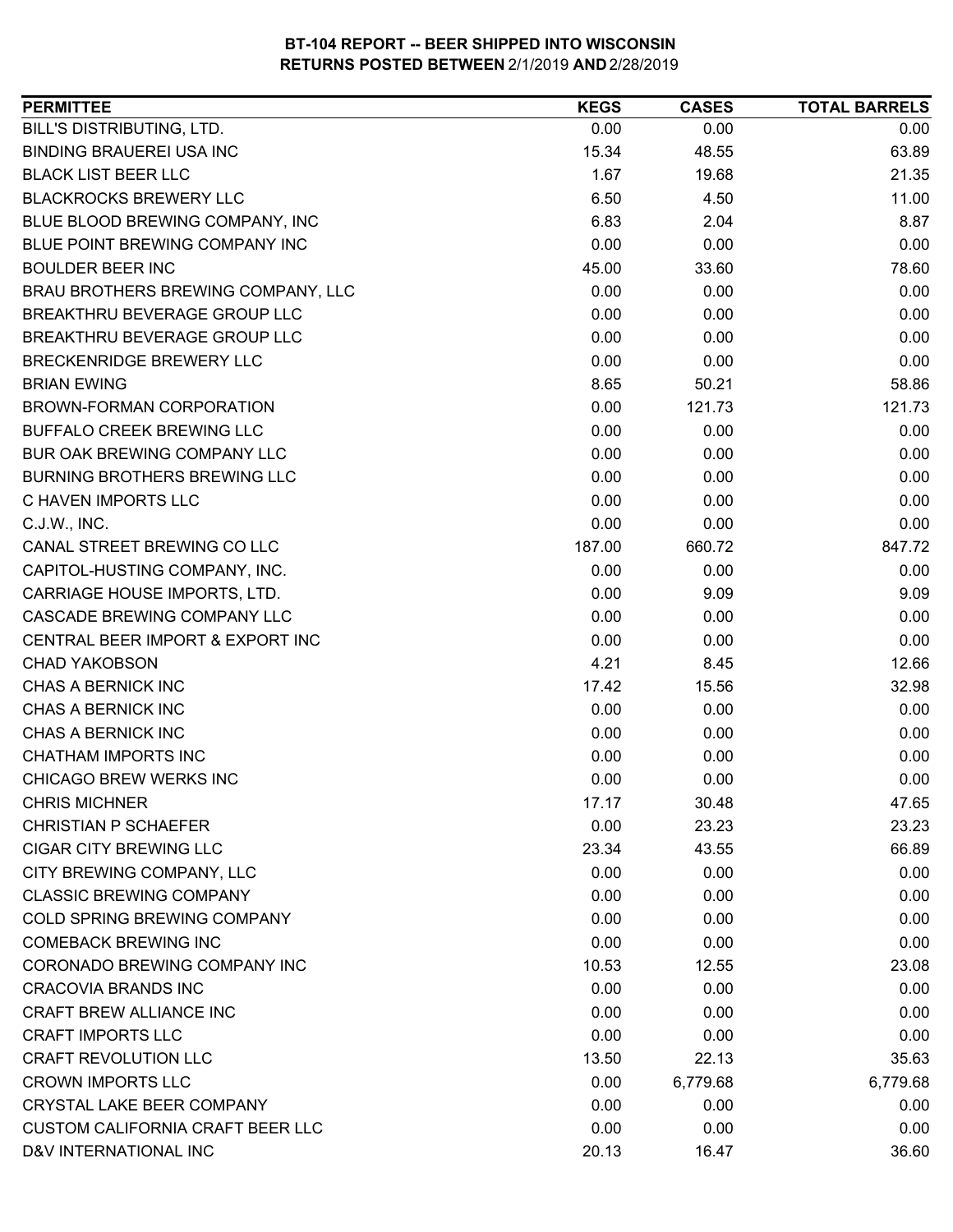| DANGEROUS MAN BREWING COMPANY LLC<br>0.00<br>0.00<br>0.00<br><b>DANNY RAKOVIC</b><br>0.00<br>0.00<br>0.00<br>0.00<br>DAPPER BREWING COMPANY LLC<br>0.00<br>0.00<br>0.00<br>0.00<br>DEAN DISTRIBUTING, INC.<br>0.00<br>0.00<br>0.00<br>DEAN DISTRIBUTING, INC.<br>0.00<br>DESCHUTES BREWERY INC<br>182.08<br>367.09<br>549.17<br>DESTIHL HOLDINGS LLC<br>0.00<br>0.00<br>0.00<br>0.00<br>0.00<br>0.00<br>DIAGEO BEER COMPANY USA<br>484.02<br>2,112.23<br>2,596.25<br>DISCOUNT LIQUOR, INC.<br>0.00<br>0.00<br>0.00<br>DOANE DISTRIBUTING, INC.<br>0.00<br>0.00<br>0.00<br>DOGFISH HEAD CRAFT BREWERY LLC<br>29.16<br>154.71<br>125.55<br>0.00<br>0.00<br>DOYNA LTD<br>0.00<br>0.00<br>0.00<br>DUVEL MOORTGAT USA LTD<br>0.00<br>E & J GALLO WINERY<br>0.00<br>87.92<br>87.92<br>EASTERN LIQUORS USA INC<br>0.00<br>0.00<br>0.00<br>EINSTOK BEER COMPANY LP<br>2.25<br>17.70<br>15.45<br>EL DORADO BEVERAGE CO<br>0.00<br>0.00<br>0.00<br>ELYSIAN BREWING COMPANY INC<br>0.00<br>0.00<br>0.00<br><b>FABIANO BROTHERS - WISCONSIN LLC</b><br>0.00<br>0.00<br>0.00<br>FAIR STATE BREWING COOPERATIVE<br>70.83<br>164.99<br>94.16<br>FINNEGANS BREW CO LLC<br>4.00<br>1.53<br>5.53<br>0.00<br>0.00<br>0.00<br>0.00<br>0.00<br>0.00<br>FLANIGAN DISTRIBUTING OF DOOR COUNTY, INC.<br>0.00<br>20.90<br>20.90<br>FOUR SEASONS BEER DISTRIBUTORS INC<br>0.00<br>0.00<br>0.00<br>FRANK BEER DISTRIBUTORS, INC.<br>0.00<br>0.00<br>0.00<br>FRANK BEER SOUTH LLC<br>0.00<br>0.00<br>0.00<br>0.00<br>FRANK LIQUOR COMPANY, INC.<br>0.00<br>0.00<br>FRANK LIQUORS OF LA CROSSE, INC.<br>0.00<br>0.00<br>0.00<br>0.83<br>2.00<br>2.83<br>0.00<br>0.00<br>0.00<br><b>G &amp; F DISTRIBUTING INC</b><br>0.00<br>0.00<br>0.00<br><b>G K SKAGGS INC</b><br>75.29<br>75.29<br>0.00<br>GELOSO BEVERAGE GROUP LLC<br>0.00<br>0.00<br>0.00<br><b>GENERAL BEER DISTRIBUTORS CO.</b><br>0.00<br>0.00<br>0.00<br>GENERAL BEER DISTRIBUTORS CO. - MILWAUKEE<br>0.00<br>0.00<br>0.00<br><b>GENERAL BEER-NORTHEAST INC</b><br>0.00<br>0.00<br>0.00<br><b>GENERAL BEER-NORTHEAST INC</b><br>0.00<br>0.00<br>0.00<br>GENERAL BEER-NORTHWEST, INC.<br>0.00<br>0.00<br>0.00<br>GENERAL BEER-NORTHWEST, INC.<br>0.00<br>0.00<br>0.00<br><b>GENERAL BEVERAGE SALES CO.</b><br>0.00<br>0.00<br>0.00<br>GENERAL BEVERAGE SALES CO. -- OSHKOSH<br>0.00<br>0.00<br>0.00<br><b>GLOBAL VILLAGE IMPORTS LLC</b><br>0.00<br>0.00<br>0.00<br><b>GLORIA R RAGSDALE</b><br>0.00<br>0.00<br>0.00 | <b>PERMITTEE</b>              | <b>KEGS</b> | <b>CASES</b> | <b>TOTAL BARRELS</b> |
|----------------------------------------------------------------------------------------------------------------------------------------------------------------------------------------------------------------------------------------------------------------------------------------------------------------------------------------------------------------------------------------------------------------------------------------------------------------------------------------------------------------------------------------------------------------------------------------------------------------------------------------------------------------------------------------------------------------------------------------------------------------------------------------------------------------------------------------------------------------------------------------------------------------------------------------------------------------------------------------------------------------------------------------------------------------------------------------------------------------------------------------------------------------------------------------------------------------------------------------------------------------------------------------------------------------------------------------------------------------------------------------------------------------------------------------------------------------------------------------------------------------------------------------------------------------------------------------------------------------------------------------------------------------------------------------------------------------------------------------------------------------------------------------------------------------------------------------------------------------------------------------------------------------------------------------------------------------------------------------------------------------------------------------------------------------------------------------------------------------------------------------------------------------------------------------------------------------------------------------------------------------------------------------------------------------------------------------------------------------------------------------------------------------------------------------------------|-------------------------------|-------------|--------------|----------------------|
|                                                                                                                                                                                                                                                                                                                                                                                                                                                                                                                                                                                                                                                                                                                                                                                                                                                                                                                                                                                                                                                                                                                                                                                                                                                                                                                                                                                                                                                                                                                                                                                                                                                                                                                                                                                                                                                                                                                                                                                                                                                                                                                                                                                                                                                                                                                                                                                                                                                    |                               |             |              |                      |
|                                                                                                                                                                                                                                                                                                                                                                                                                                                                                                                                                                                                                                                                                                                                                                                                                                                                                                                                                                                                                                                                                                                                                                                                                                                                                                                                                                                                                                                                                                                                                                                                                                                                                                                                                                                                                                                                                                                                                                                                                                                                                                                                                                                                                                                                                                                                                                                                                                                    |                               |             |              |                      |
|                                                                                                                                                                                                                                                                                                                                                                                                                                                                                                                                                                                                                                                                                                                                                                                                                                                                                                                                                                                                                                                                                                                                                                                                                                                                                                                                                                                                                                                                                                                                                                                                                                                                                                                                                                                                                                                                                                                                                                                                                                                                                                                                                                                                                                                                                                                                                                                                                                                    |                               |             |              |                      |
|                                                                                                                                                                                                                                                                                                                                                                                                                                                                                                                                                                                                                                                                                                                                                                                                                                                                                                                                                                                                                                                                                                                                                                                                                                                                                                                                                                                                                                                                                                                                                                                                                                                                                                                                                                                                                                                                                                                                                                                                                                                                                                                                                                                                                                                                                                                                                                                                                                                    |                               |             |              |                      |
|                                                                                                                                                                                                                                                                                                                                                                                                                                                                                                                                                                                                                                                                                                                                                                                                                                                                                                                                                                                                                                                                                                                                                                                                                                                                                                                                                                                                                                                                                                                                                                                                                                                                                                                                                                                                                                                                                                                                                                                                                                                                                                                                                                                                                                                                                                                                                                                                                                                    |                               |             |              |                      |
|                                                                                                                                                                                                                                                                                                                                                                                                                                                                                                                                                                                                                                                                                                                                                                                                                                                                                                                                                                                                                                                                                                                                                                                                                                                                                                                                                                                                                                                                                                                                                                                                                                                                                                                                                                                                                                                                                                                                                                                                                                                                                                                                                                                                                                                                                                                                                                                                                                                    |                               |             |              |                      |
|                                                                                                                                                                                                                                                                                                                                                                                                                                                                                                                                                                                                                                                                                                                                                                                                                                                                                                                                                                                                                                                                                                                                                                                                                                                                                                                                                                                                                                                                                                                                                                                                                                                                                                                                                                                                                                                                                                                                                                                                                                                                                                                                                                                                                                                                                                                                                                                                                                                    |                               |             |              |                      |
|                                                                                                                                                                                                                                                                                                                                                                                                                                                                                                                                                                                                                                                                                                                                                                                                                                                                                                                                                                                                                                                                                                                                                                                                                                                                                                                                                                                                                                                                                                                                                                                                                                                                                                                                                                                                                                                                                                                                                                                                                                                                                                                                                                                                                                                                                                                                                                                                                                                    | DETROIT RIVERTOWN BREWING LLC |             |              |                      |
|                                                                                                                                                                                                                                                                                                                                                                                                                                                                                                                                                                                                                                                                                                                                                                                                                                                                                                                                                                                                                                                                                                                                                                                                                                                                                                                                                                                                                                                                                                                                                                                                                                                                                                                                                                                                                                                                                                                                                                                                                                                                                                                                                                                                                                                                                                                                                                                                                                                    |                               |             |              |                      |
|                                                                                                                                                                                                                                                                                                                                                                                                                                                                                                                                                                                                                                                                                                                                                                                                                                                                                                                                                                                                                                                                                                                                                                                                                                                                                                                                                                                                                                                                                                                                                                                                                                                                                                                                                                                                                                                                                                                                                                                                                                                                                                                                                                                                                                                                                                                                                                                                                                                    |                               |             |              |                      |
|                                                                                                                                                                                                                                                                                                                                                                                                                                                                                                                                                                                                                                                                                                                                                                                                                                                                                                                                                                                                                                                                                                                                                                                                                                                                                                                                                                                                                                                                                                                                                                                                                                                                                                                                                                                                                                                                                                                                                                                                                                                                                                                                                                                                                                                                                                                                                                                                                                                    |                               |             |              |                      |
|                                                                                                                                                                                                                                                                                                                                                                                                                                                                                                                                                                                                                                                                                                                                                                                                                                                                                                                                                                                                                                                                                                                                                                                                                                                                                                                                                                                                                                                                                                                                                                                                                                                                                                                                                                                                                                                                                                                                                                                                                                                                                                                                                                                                                                                                                                                                                                                                                                                    |                               |             |              |                      |
|                                                                                                                                                                                                                                                                                                                                                                                                                                                                                                                                                                                                                                                                                                                                                                                                                                                                                                                                                                                                                                                                                                                                                                                                                                                                                                                                                                                                                                                                                                                                                                                                                                                                                                                                                                                                                                                                                                                                                                                                                                                                                                                                                                                                                                                                                                                                                                                                                                                    |                               |             |              |                      |
|                                                                                                                                                                                                                                                                                                                                                                                                                                                                                                                                                                                                                                                                                                                                                                                                                                                                                                                                                                                                                                                                                                                                                                                                                                                                                                                                                                                                                                                                                                                                                                                                                                                                                                                                                                                                                                                                                                                                                                                                                                                                                                                                                                                                                                                                                                                                                                                                                                                    |                               |             |              |                      |
|                                                                                                                                                                                                                                                                                                                                                                                                                                                                                                                                                                                                                                                                                                                                                                                                                                                                                                                                                                                                                                                                                                                                                                                                                                                                                                                                                                                                                                                                                                                                                                                                                                                                                                                                                                                                                                                                                                                                                                                                                                                                                                                                                                                                                                                                                                                                                                                                                                                    |                               |             |              |                      |
|                                                                                                                                                                                                                                                                                                                                                                                                                                                                                                                                                                                                                                                                                                                                                                                                                                                                                                                                                                                                                                                                                                                                                                                                                                                                                                                                                                                                                                                                                                                                                                                                                                                                                                                                                                                                                                                                                                                                                                                                                                                                                                                                                                                                                                                                                                                                                                                                                                                    |                               |             |              |                      |
|                                                                                                                                                                                                                                                                                                                                                                                                                                                                                                                                                                                                                                                                                                                                                                                                                                                                                                                                                                                                                                                                                                                                                                                                                                                                                                                                                                                                                                                                                                                                                                                                                                                                                                                                                                                                                                                                                                                                                                                                                                                                                                                                                                                                                                                                                                                                                                                                                                                    |                               |             |              |                      |
|                                                                                                                                                                                                                                                                                                                                                                                                                                                                                                                                                                                                                                                                                                                                                                                                                                                                                                                                                                                                                                                                                                                                                                                                                                                                                                                                                                                                                                                                                                                                                                                                                                                                                                                                                                                                                                                                                                                                                                                                                                                                                                                                                                                                                                                                                                                                                                                                                                                    |                               |             |              |                      |
|                                                                                                                                                                                                                                                                                                                                                                                                                                                                                                                                                                                                                                                                                                                                                                                                                                                                                                                                                                                                                                                                                                                                                                                                                                                                                                                                                                                                                                                                                                                                                                                                                                                                                                                                                                                                                                                                                                                                                                                                                                                                                                                                                                                                                                                                                                                                                                                                                                                    |                               |             |              |                      |
|                                                                                                                                                                                                                                                                                                                                                                                                                                                                                                                                                                                                                                                                                                                                                                                                                                                                                                                                                                                                                                                                                                                                                                                                                                                                                                                                                                                                                                                                                                                                                                                                                                                                                                                                                                                                                                                                                                                                                                                                                                                                                                                                                                                                                                                                                                                                                                                                                                                    |                               |             |              |                      |
|                                                                                                                                                                                                                                                                                                                                                                                                                                                                                                                                                                                                                                                                                                                                                                                                                                                                                                                                                                                                                                                                                                                                                                                                                                                                                                                                                                                                                                                                                                                                                                                                                                                                                                                                                                                                                                                                                                                                                                                                                                                                                                                                                                                                                                                                                                                                                                                                                                                    |                               |             |              |                      |
|                                                                                                                                                                                                                                                                                                                                                                                                                                                                                                                                                                                                                                                                                                                                                                                                                                                                                                                                                                                                                                                                                                                                                                                                                                                                                                                                                                                                                                                                                                                                                                                                                                                                                                                                                                                                                                                                                                                                                                                                                                                                                                                                                                                                                                                                                                                                                                                                                                                    |                               |             |              |                      |
|                                                                                                                                                                                                                                                                                                                                                                                                                                                                                                                                                                                                                                                                                                                                                                                                                                                                                                                                                                                                                                                                                                                                                                                                                                                                                                                                                                                                                                                                                                                                                                                                                                                                                                                                                                                                                                                                                                                                                                                                                                                                                                                                                                                                                                                                                                                                                                                                                                                    | FISH BREWING CO               |             |              |                      |
|                                                                                                                                                                                                                                                                                                                                                                                                                                                                                                                                                                                                                                                                                                                                                                                                                                                                                                                                                                                                                                                                                                                                                                                                                                                                                                                                                                                                                                                                                                                                                                                                                                                                                                                                                                                                                                                                                                                                                                                                                                                                                                                                                                                                                                                                                                                                                                                                                                                    |                               |             |              |                      |
|                                                                                                                                                                                                                                                                                                                                                                                                                                                                                                                                                                                                                                                                                                                                                                                                                                                                                                                                                                                                                                                                                                                                                                                                                                                                                                                                                                                                                                                                                                                                                                                                                                                                                                                                                                                                                                                                                                                                                                                                                                                                                                                                                                                                                                                                                                                                                                                                                                                    | FLYING DOG BREWERY LLLP       |             |              |                      |
|                                                                                                                                                                                                                                                                                                                                                                                                                                                                                                                                                                                                                                                                                                                                                                                                                                                                                                                                                                                                                                                                                                                                                                                                                                                                                                                                                                                                                                                                                                                                                                                                                                                                                                                                                                                                                                                                                                                                                                                                                                                                                                                                                                                                                                                                                                                                                                                                                                                    |                               |             |              |                      |
|                                                                                                                                                                                                                                                                                                                                                                                                                                                                                                                                                                                                                                                                                                                                                                                                                                                                                                                                                                                                                                                                                                                                                                                                                                                                                                                                                                                                                                                                                                                                                                                                                                                                                                                                                                                                                                                                                                                                                                                                                                                                                                                                                                                                                                                                                                                                                                                                                                                    |                               |             |              |                      |
|                                                                                                                                                                                                                                                                                                                                                                                                                                                                                                                                                                                                                                                                                                                                                                                                                                                                                                                                                                                                                                                                                                                                                                                                                                                                                                                                                                                                                                                                                                                                                                                                                                                                                                                                                                                                                                                                                                                                                                                                                                                                                                                                                                                                                                                                                                                                                                                                                                                    |                               |             |              |                      |
|                                                                                                                                                                                                                                                                                                                                                                                                                                                                                                                                                                                                                                                                                                                                                                                                                                                                                                                                                                                                                                                                                                                                                                                                                                                                                                                                                                                                                                                                                                                                                                                                                                                                                                                                                                                                                                                                                                                                                                                                                                                                                                                                                                                                                                                                                                                                                                                                                                                    |                               |             |              |                      |
|                                                                                                                                                                                                                                                                                                                                                                                                                                                                                                                                                                                                                                                                                                                                                                                                                                                                                                                                                                                                                                                                                                                                                                                                                                                                                                                                                                                                                                                                                                                                                                                                                                                                                                                                                                                                                                                                                                                                                                                                                                                                                                                                                                                                                                                                                                                                                                                                                                                    |                               |             |              |                      |
|                                                                                                                                                                                                                                                                                                                                                                                                                                                                                                                                                                                                                                                                                                                                                                                                                                                                                                                                                                                                                                                                                                                                                                                                                                                                                                                                                                                                                                                                                                                                                                                                                                                                                                                                                                                                                                                                                                                                                                                                                                                                                                                                                                                                                                                                                                                                                                                                                                                    | <b>FRED R KARM JR</b>         |             |              |                      |
|                                                                                                                                                                                                                                                                                                                                                                                                                                                                                                                                                                                                                                                                                                                                                                                                                                                                                                                                                                                                                                                                                                                                                                                                                                                                                                                                                                                                                                                                                                                                                                                                                                                                                                                                                                                                                                                                                                                                                                                                                                                                                                                                                                                                                                                                                                                                                                                                                                                    | FULTON STREET BREWERY LLC     |             |              |                      |
|                                                                                                                                                                                                                                                                                                                                                                                                                                                                                                                                                                                                                                                                                                                                                                                                                                                                                                                                                                                                                                                                                                                                                                                                                                                                                                                                                                                                                                                                                                                                                                                                                                                                                                                                                                                                                                                                                                                                                                                                                                                                                                                                                                                                                                                                                                                                                                                                                                                    |                               |             |              |                      |
|                                                                                                                                                                                                                                                                                                                                                                                                                                                                                                                                                                                                                                                                                                                                                                                                                                                                                                                                                                                                                                                                                                                                                                                                                                                                                                                                                                                                                                                                                                                                                                                                                                                                                                                                                                                                                                                                                                                                                                                                                                                                                                                                                                                                                                                                                                                                                                                                                                                    |                               |             |              |                      |
|                                                                                                                                                                                                                                                                                                                                                                                                                                                                                                                                                                                                                                                                                                                                                                                                                                                                                                                                                                                                                                                                                                                                                                                                                                                                                                                                                                                                                                                                                                                                                                                                                                                                                                                                                                                                                                                                                                                                                                                                                                                                                                                                                                                                                                                                                                                                                                                                                                                    |                               |             |              |                      |
|                                                                                                                                                                                                                                                                                                                                                                                                                                                                                                                                                                                                                                                                                                                                                                                                                                                                                                                                                                                                                                                                                                                                                                                                                                                                                                                                                                                                                                                                                                                                                                                                                                                                                                                                                                                                                                                                                                                                                                                                                                                                                                                                                                                                                                                                                                                                                                                                                                                    |                               |             |              |                      |
|                                                                                                                                                                                                                                                                                                                                                                                                                                                                                                                                                                                                                                                                                                                                                                                                                                                                                                                                                                                                                                                                                                                                                                                                                                                                                                                                                                                                                                                                                                                                                                                                                                                                                                                                                                                                                                                                                                                                                                                                                                                                                                                                                                                                                                                                                                                                                                                                                                                    |                               |             |              |                      |
|                                                                                                                                                                                                                                                                                                                                                                                                                                                                                                                                                                                                                                                                                                                                                                                                                                                                                                                                                                                                                                                                                                                                                                                                                                                                                                                                                                                                                                                                                                                                                                                                                                                                                                                                                                                                                                                                                                                                                                                                                                                                                                                                                                                                                                                                                                                                                                                                                                                    |                               |             |              |                      |
|                                                                                                                                                                                                                                                                                                                                                                                                                                                                                                                                                                                                                                                                                                                                                                                                                                                                                                                                                                                                                                                                                                                                                                                                                                                                                                                                                                                                                                                                                                                                                                                                                                                                                                                                                                                                                                                                                                                                                                                                                                                                                                                                                                                                                                                                                                                                                                                                                                                    |                               |             |              |                      |
|                                                                                                                                                                                                                                                                                                                                                                                                                                                                                                                                                                                                                                                                                                                                                                                                                                                                                                                                                                                                                                                                                                                                                                                                                                                                                                                                                                                                                                                                                                                                                                                                                                                                                                                                                                                                                                                                                                                                                                                                                                                                                                                                                                                                                                                                                                                                                                                                                                                    |                               |             |              |                      |
|                                                                                                                                                                                                                                                                                                                                                                                                                                                                                                                                                                                                                                                                                                                                                                                                                                                                                                                                                                                                                                                                                                                                                                                                                                                                                                                                                                                                                                                                                                                                                                                                                                                                                                                                                                                                                                                                                                                                                                                                                                                                                                                                                                                                                                                                                                                                                                                                                                                    |                               |             |              |                      |
|                                                                                                                                                                                                                                                                                                                                                                                                                                                                                                                                                                                                                                                                                                                                                                                                                                                                                                                                                                                                                                                                                                                                                                                                                                                                                                                                                                                                                                                                                                                                                                                                                                                                                                                                                                                                                                                                                                                                                                                                                                                                                                                                                                                                                                                                                                                                                                                                                                                    |                               |             |              |                      |
|                                                                                                                                                                                                                                                                                                                                                                                                                                                                                                                                                                                                                                                                                                                                                                                                                                                                                                                                                                                                                                                                                                                                                                                                                                                                                                                                                                                                                                                                                                                                                                                                                                                                                                                                                                                                                                                                                                                                                                                                                                                                                                                                                                                                                                                                                                                                                                                                                                                    |                               |             |              |                      |
|                                                                                                                                                                                                                                                                                                                                                                                                                                                                                                                                                                                                                                                                                                                                                                                                                                                                                                                                                                                                                                                                                                                                                                                                                                                                                                                                                                                                                                                                                                                                                                                                                                                                                                                                                                                                                                                                                                                                                                                                                                                                                                                                                                                                                                                                                                                                                                                                                                                    |                               |             |              |                      |
|                                                                                                                                                                                                                                                                                                                                                                                                                                                                                                                                                                                                                                                                                                                                                                                                                                                                                                                                                                                                                                                                                                                                                                                                                                                                                                                                                                                                                                                                                                                                                                                                                                                                                                                                                                                                                                                                                                                                                                                                                                                                                                                                                                                                                                                                                                                                                                                                                                                    |                               |             |              |                      |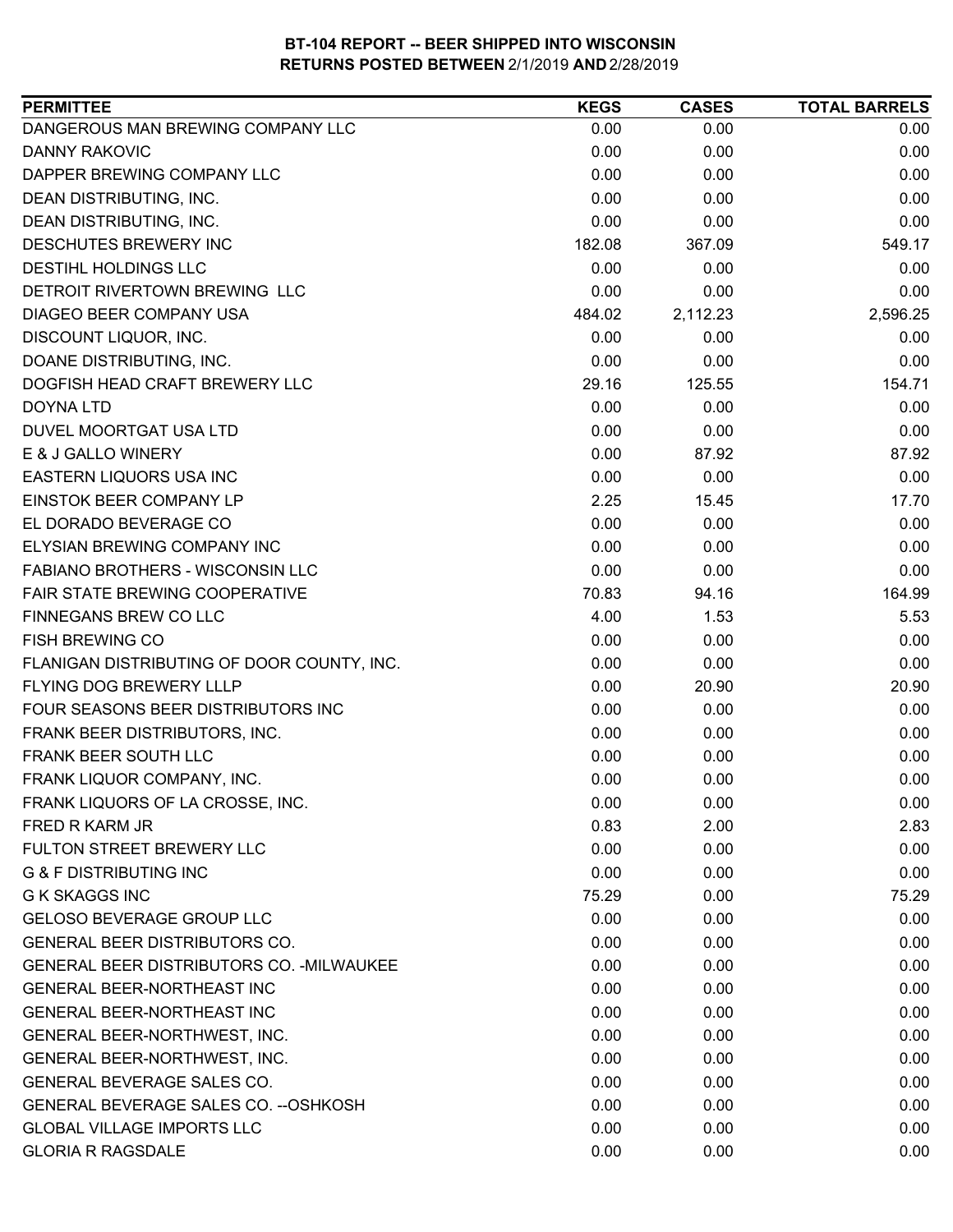| <b>PERMITTEE</b>                                  | <b>KEGS</b> | <b>CASES</b> | <b>TOTAL BARRELS</b> |
|---------------------------------------------------|-------------|--------------|----------------------|
| <b>GMB PARTNERS LLC</b>                           | 22.50       | 38.71        | 61.21                |
| <b>GOOD OMEN BOTTLING LLC</b>                     | 0.00        | 0.13         | 0.13                 |
| <b>GREEN BENCH BREWING CO LLC</b>                 | 0.00        | 0.00         | 0.00                 |
| <b>GREGORY S HARDMAN</b>                          | 0.00        | 0.00         | 0.00                 |
| <b>GTBC LLC</b>                                   | 0.00        | 0.00         | 0.00                 |
| H C FOODS CO LTD                                  | 0.00        | 10.78        | 10.78                |
| <b>HALES ALES LTD</b>                             | 0.00        | 0.00         | 0.00                 |
| HARPOON DISTRIBUTING COMPANY                      | 25.47       | 39.19        | 64.66                |
| HEINEKEN USA INCORPORATED                         | 188.79      | 2,815.79     | 3,004.58             |
| HENDRICKS BEVERAGE, INC.                          | 0.00        | 0.00         | 0.00                 |
| HIGH COUNTRY BREWERY INC                          | 0.00        | 0.00         | 0.00                 |
| HOFBRAUHAUS OF AMERICA, LLC                       | 0.00        | 0.00         | 0.00                 |
| <b>HOME BREW MART INC</b>                         | 0.00        | 0.00         | 0.00                 |
| HOP BUTCHER FOR THE WORLD LLC                     | 0.00        | 0.00         | 0.00                 |
| <b>INDEED BREWING COMPANY LLC</b>                 | 45.17       | 62.29        | 107.46               |
| INDIAN PEAKS BREWING COMPANY                      | 66.66       | 130.14       | 196.80               |
| <b>INTERNATIONAL DISTILLERS &amp; VINTERS LTD</b> | 0.00        | 19.70        | 19.70                |
| INTERTRADE USA COMPANY                            | 0.00        | 0.00         | 0.00                 |
| <b>IRENE WAGNER</b>                               | 3.40        | 0.00         | 3.40                 |
| <b>IRON HORSE BEVERAGE LLC</b>                    | 0.00        | 0.00         | 0.00                 |
| <b>ISLAND CITY BREWING COMPANY LLC</b>            | 3.61        | 0.00         | 3.61                 |
| <b>JAW PROPERTIES LLC</b>                         | 0.00        | 0.00         | 0.00                 |
| <b>JBR BREWING LLC</b>                            | 0.00        | 0.00         | 0.00                 |
| <b>JDZ INC</b>                                    | 0.00        | 9.17         | 9.17                 |
| <b>JOHN J COLLETTI</b>                            | 0.00        | 0.00         | 0.00                 |
| JOHNSON BROTHERS OF WISCONSIN INC                 | 0.00        | 0.00         | 0.00                 |
| <b>JOSHUA DETH</b>                                | 31.98       | 147.39       | 179.37               |
| KAY BEER DISTRIBUTING, INC.                       | 0.00        | 0.00         | 0.00                 |
| KEWEENAW BREWING CO LLC                           | 86.75       | 66.34        | 153.09               |
| KOJIMA & INTERNATIONAL ASSOCIATES INC             | 0.00        | 0.00         | 0.00                 |
| KREBS BREWING CO., INC.                           | 0.00        | 0.00         | 0.00                 |
| <b>KROMBACHER USA LLC</b>                         | 0.00        | 0.00         | 0.00                 |
| LABATT USA OPERATING CO LLC                       | 23.33       | 1,422.74     | 1,446.07             |
| <b>LAGUNITAS BREWING CO</b>                       | 144.00      | 334.08       | 478.08               |
| LAKE SUPERIOR BREWING CO LLC                      | 31.51       | 17.95        | 49.46                |
| LEE BEVERAGE OF WISCONSIN LLC                     | 0.00        | 0.00         | 0.00                 |
| LEE BEVERAGE OF WISCONSIN LLC                     | 0.00        | 0.00         | 0.00                 |
| LEE BEVERAGE OF WISCONSIN LLC                     | 0.00        | 0.00         | 0.00                 |
| LEFT COAST BREWING CO                             | 0.00        | 0.00         | 0.00                 |
| LENA BEVERAGE COMPANY                             | 2.17        | 0.00         | 2.17                 |
| LIFT BRIDGE BREWING TECHNOLOGIES LLC              | 19.99       | 28.45        | 48.44                |
| LOUIS GLUNZ BEER INC                              | 6.56        | 43.49        | 50.05                |
| <b>LUPULIN BREWING LLC</b>                        | 0.50        | 1.01         | 1.51                 |
| MAINE BEER COMPANY, LLC                           | 0.00        | 0.00         | 0.00                 |
| <b>MANKATO BREWERY LLC</b>                        | 2.84        | 4.36         | 7.20                 |
|                                                   |             |              |                      |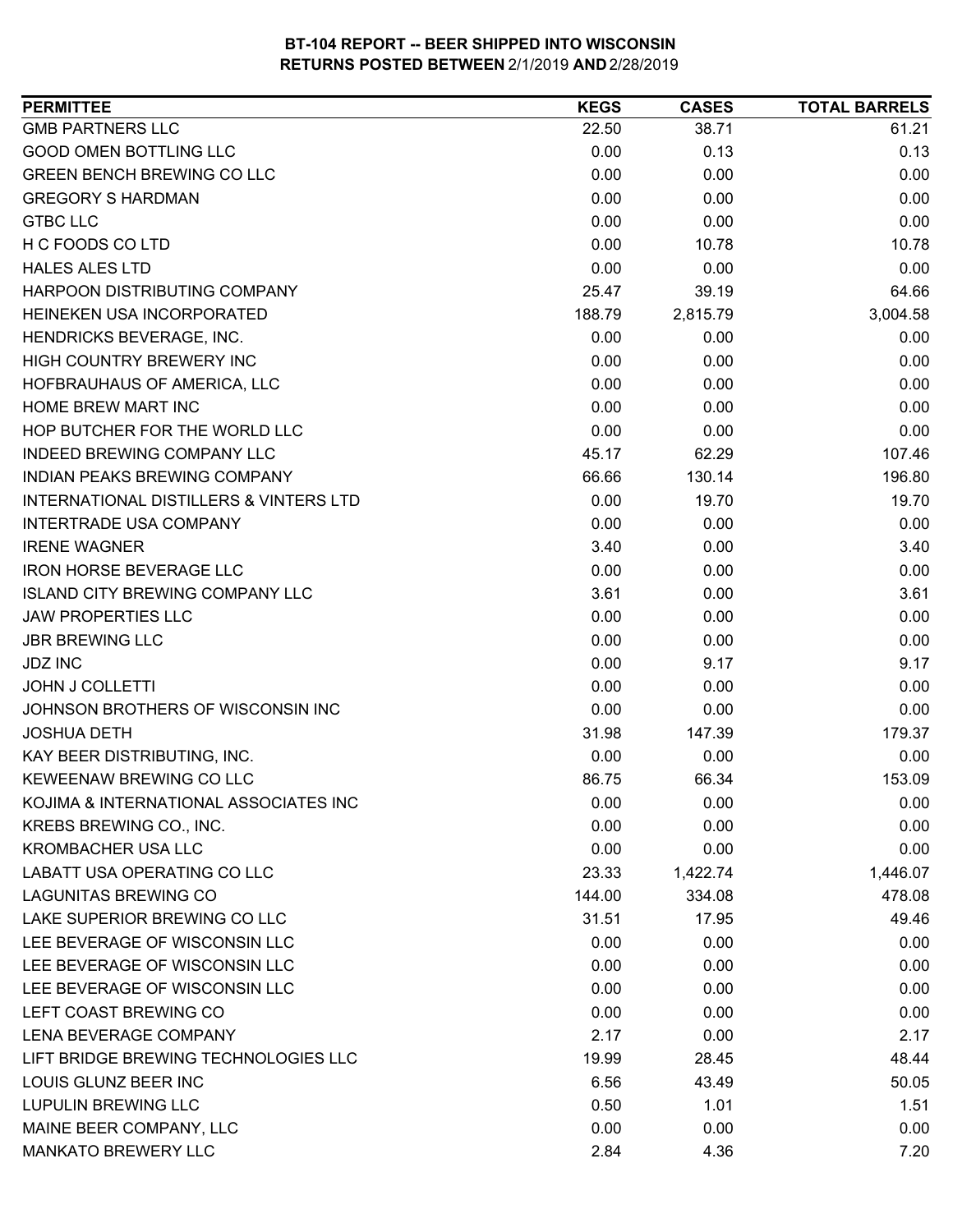| <b>PERMITTEE</b>                     | <b>KEGS</b> | <b>CASES</b> | <b>TOTAL BARRELS</b> |
|--------------------------------------|-------------|--------------|----------------------|
| MARK ANTHONY BRANDS INC              | 0.00        | 5,963.19     | 5,963.19             |
| MASSACHUSETTS BEVERAGE ALLIANCE LLC  | 0.00        | 0.00         | 0.00                 |
| MERCHANT DU VIN CORPORATION          | 9.20        | 42.63        | 51.83                |
| METROPOLITAN BREWING LLC             | 0.00        | 0.00         | 0.00                 |
| <b>MHW LTD</b>                       | 2.56        | 10.38        | 12.94                |
| MIGHTY SWELL COCKTAIL COMPANY LLC    | 0.00        | 0.00         | 0.00                 |
| MIKERPHONE BREWING LLC               | 0.00        | 0.00         | 0.00                 |
| MILLERCOORS LLC                      | 1,811.00    | 33,733.13    | 35,544.13            |
| MONKLESS BREWING LLC                 | 0.00        | 0.00         | 0.00                 |
| MOR-DALL ENTERPRISES INC.            | 0.00        | 0.00         | 0.00                 |
| MOTHER LODE BREWING LLC              | 0.00        | 0.00         | 0.00                 |
| MOUNTAINEER HOLDINGS LLC             | 0.00        | 0.00         | 0.00                 |
| MUTUAL WHOLESALE LIQUOR INC          | 0.00        | 0.00         | 0.00                 |
| NDC SYSTEMS LP                       | 69.57       | 0.00         | 69.57                |
| NEBRASKA BREWING CO INC              | 0.00        | 6.53         | 6.53                 |
| NEW BELGIUM BREWING COMPANY INC      | 168.00      | 860.60       | 1,028.60             |
| NEW HOLLAND BREWING CO LLC           | 0.00        | 0.00         | 0.00                 |
| NEW YORK MUTUAL TRADING CO INC       | 0.00        | 0.00         | 0.00                 |
| NOELKE DISTRIBUTORS, INC.            | 0.00        | 0.00         | 0.00                 |
| NORTH COAST BREWING CO INC           | 7.83        | 15.58        | 23.41                |
| NORTHERN UNITED BREWING COMPANY, LLC | 0.00        | 0.00         | 0.00                 |
| NORTHWEST BEVERAGES, INC.            | 0.00        | 0.00         | 0.00                 |
| NOUVEAU VENTURES LLC                 | 0.00        | 0.00         | 0.00                 |
| ODELL BREWING COMPANY                | 0.00        | 0.00         | 0.00                 |
| OFF-KILTER BREWING INC               | 19.50       | 13.34        | 32.84                |
| OREGON BREWING COMPANY INC           | 1.70        | 39.37        | 41.07                |
| OTT SCHWEITZER DISTRIBUTORSHIP, INC. | 0.00        | 0.00         | 0.00                 |
| PABST BREWING COMPANY LLC            | 81.50       | 716.75       | 798.25               |
| PALS BREWING COMPANY, LLC            | 0.00        | 0.00         | 0.00                 |
| PAMPA BEVERAGES LLC                  | 0.00        | 0.00         | 0.00                 |
| PARADOX BEER COMPANY INC             | 2.20        | 3.90         | 6.10                 |
| PARK RIDGE DISTRIBUTING, INC.        | 0.00        | 0.00         | 0.00                 |
| PATERNO IMPORTS LTD                  | 0.00        | 0.00         | 0.00                 |
| PAULANER USA LLC                     | 122.28      | 180.66       | 302.94               |
| PECATONICA TAP HOUSE COMPANY         | 0.00        | 0.00         | 0.00                 |
| PEHLER DISTRIBUTING, INC.            | 0.00        | 0.00         | 0.00                 |
| PERENNIAL PARTNERS LLC               | 8.33        | 193.14       | 201.47               |
| PHILLIPS WINE COMPANY                | 0.00        | 0.00         | 0.00                 |
| PIPEWORKS PRODUCTION LLC             | 16.36       | 89.76        | 106.12               |
| PRO-LIQUITECH LLC                    | 0.00        | 0.00         | 0.00                 |
| PROST BREWING COMPANY LLC            | 0.00        | 5.22         | 5.22                 |
| RATAS WHOLESALE LIQUOR COMPANY       | 0.00        | 0.00         | 0.00                 |
| <b>RAVEN BRANDS INC</b>              | 0.00        | 0.00         | 0.00                 |
| RENEGADE BREWING COMPANY LLC         | 0.00        | 0.00         | 0.00                 |
| RICHARD D KATECHIS                   | 31.17       | 186.47       | 217.64               |
|                                      |             |              |                      |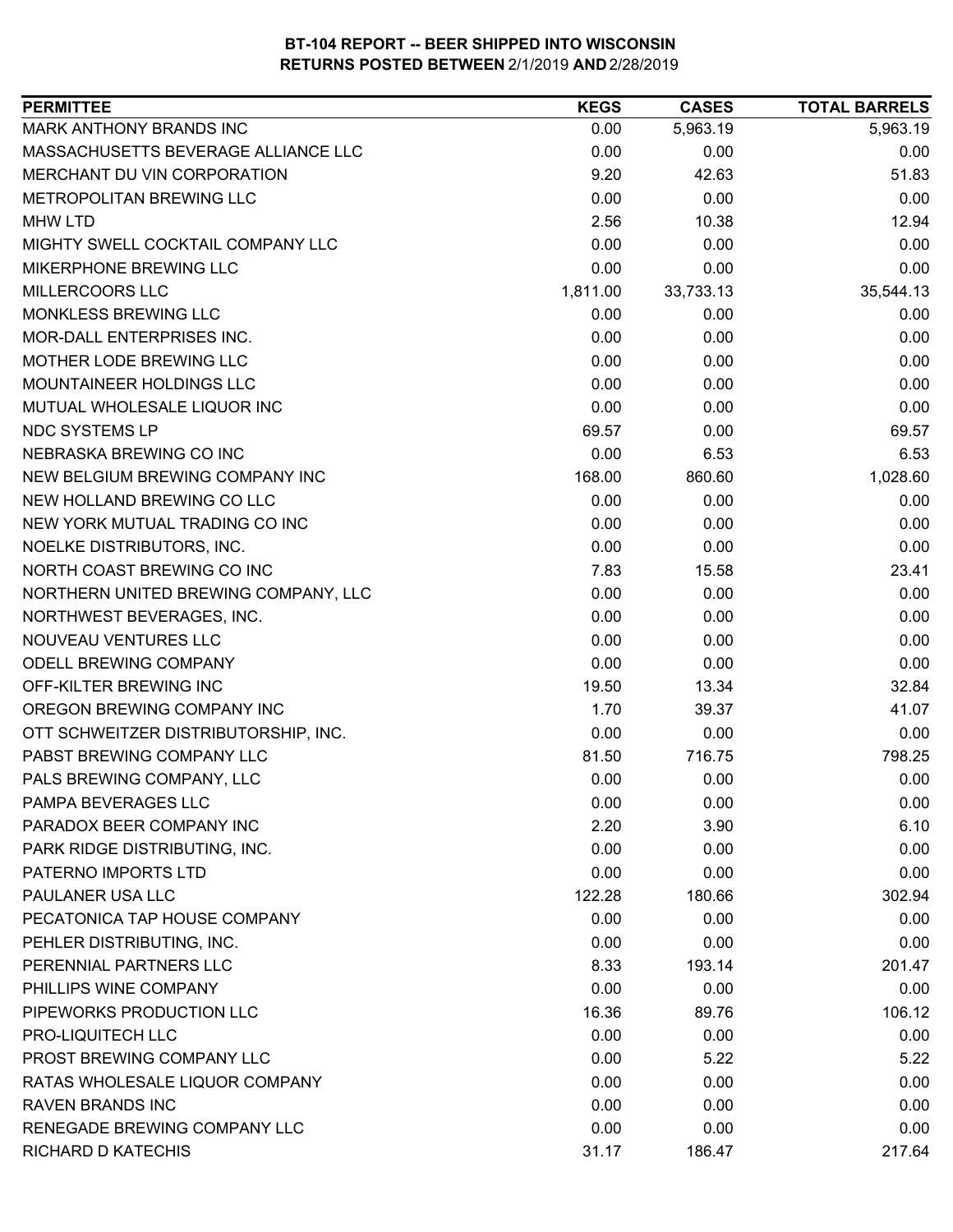| <b>PERMITTEE</b>                        | <b>KEGS</b> | <b>CASES</b> | <b>TOTAL BARRELS</b> |
|-----------------------------------------|-------------|--------------|----------------------|
| S & H INDEPENDENT PREMIUM BRANDS LLC    | 23.33       | 0.00         | 23.33                |
| S. & S. DISTRIBUTING, INC.              | 0.00        | 0.00         | 0.00                 |
| S. & S. DISTRIBUTING, INC.              | 0.00        | 0.00         | 0.00                 |
| SAPPORO USA INC                         | 9.69        | 23.88        | 33.57                |
| SARATOGA LIQUOR CO., INC.               | 0.00        | 0.00         | 0.00                 |
| SAUGATUCK BREWING COMPANY INC           | 10.67       | 30.49        | 41.16                |
| <b>SHANE WELCH</b>                      | 3.44        | 21.84        | 25.28                |
| SHELTON BROTHERS INC                    | 0.95        | 15.41        | 16.36                |
| SINGHA NORTH AMERICA INC                | 0.00        | 0.00         | 0.00                 |
| SOLEMN OATH BREWERY LLC                 | 8.34        | 19.13        | 27.47                |
| SOUTHERN GRIST BREWING COMPANY          | 8.00        | 11.62        | 19.62                |
| SOUTHERN TIER BREWING COMPANY LLC       | 0.00        | 20.91        | 20.91                |
| SP3 LLC                                 | 0.00        | 0.00         | 0.00                 |
| <b>SRB OPERATIONS LLC</b>               | 0.00        | 0.00         | 0.00                 |
| STANLEY STAWSKI DIST CO INC             | 0.00        | 45.24        | 45.24                |
| <b>STEVE CRIDER</b>                     | 0.00        | 0.00         | 0.00                 |
| STONE BREWING CO LLC                    | 19.01       | 492.36       | 511.37               |
| SUGAR CREEK ACQUISITION LLC             | 0.00        | 3.34         | 3.34                 |
| <b>SUMMIT BREWING COMPANY</b>           | 121.67      | 335.26       | 456.93               |
| SUN KING BREWING CO LLC                 | 0.00        | 0.00         | 0.00                 |
| SUPERIOR BEVERAGES LLC                  | 0.00        | 0.00         | 0.00                 |
| <b>SURLY BREWING COMPANY</b>            | 115.00      | 92.82        | 207.82               |
| SURVILLE ENTERPRISES CORP               | 0.00        | 0.00         | 0.00                 |
| SYLWESTER KOLAKOWSKI                    | 0.00        | 11.75        | 11.75                |
| TABLEBLUFF BREWING CO INC               | 0.00        | 0.00         | 0.00                 |
| TALLGRASS BREWING COMPANY INC           | 0.00        | 0.00         | 0.00                 |
| <b>TERRAPIN BEER COMPANY LLC</b>        | 18.33       | 54.70        | 73.03                |
| THE BROOKLYN BREWERY CORPORATION        | 8.00        | 0.00         | 8.00                 |
| THE BRUERY LLC                          | 0.00        | 0.00         | 0.00                 |
| THE GAMBRINUS COMPANY                   | 43.00       | 74.02        | 117.02               |
| THE GREAT LAKES BREWING CO              | 103.67      | 112.40       | 216.07               |
| THE R.S. LIPMAN COMPANY                 | 0.00        | 0.00         | 0.00                 |
| THREE FLOYDS BREWING LLC                | 306.49      | 419.43       | 725.92               |
| <b>TOPPLING GOLIATH INC</b>             | 111.50      | 314.14       | 425.64               |
| <b>TORI-VERDI GROUP LLC</b>             | 0.00        | 0.00         | 0.00                 |
| TRIANGLE DISTRIBUTING COMPANY, INC.     | 0.00        | 0.00         | 0.00                 |
| TROIKA BREWING COMPANY LLC              | 0.00        | 0.00         | 0.00                 |
| <b>TRUCKEE CRAFT BREWING</b>            | 0.00        | 0.00         | 0.00                 |
| TWO BEERS BREWING CO LLC                | 0.00        | 0.00         | 0.00                 |
| TWO BROTHERS BREWING COMPANY            | 4.00        | 12.63        | 16.63                |
| <b>UINTA BREWING COMPANY</b>            | 0.00        | 0.00         | 0.00                 |
| UNITED STATES BEVERAGE LLC              | 6.78        | 79.58        | 86.36                |
| UNITED STATES DISTILLED PRODUCTS CO.    | 0.00        | 191.76       | 191.76               |
| UNITY VIBRATION LIVING KOMBUCHA TEA LLC | 0.00        | 9.13         | 9.13                 |
| UPLAND BREWING COMPANY INC              | 19.67       | 9.98         | 29.65                |